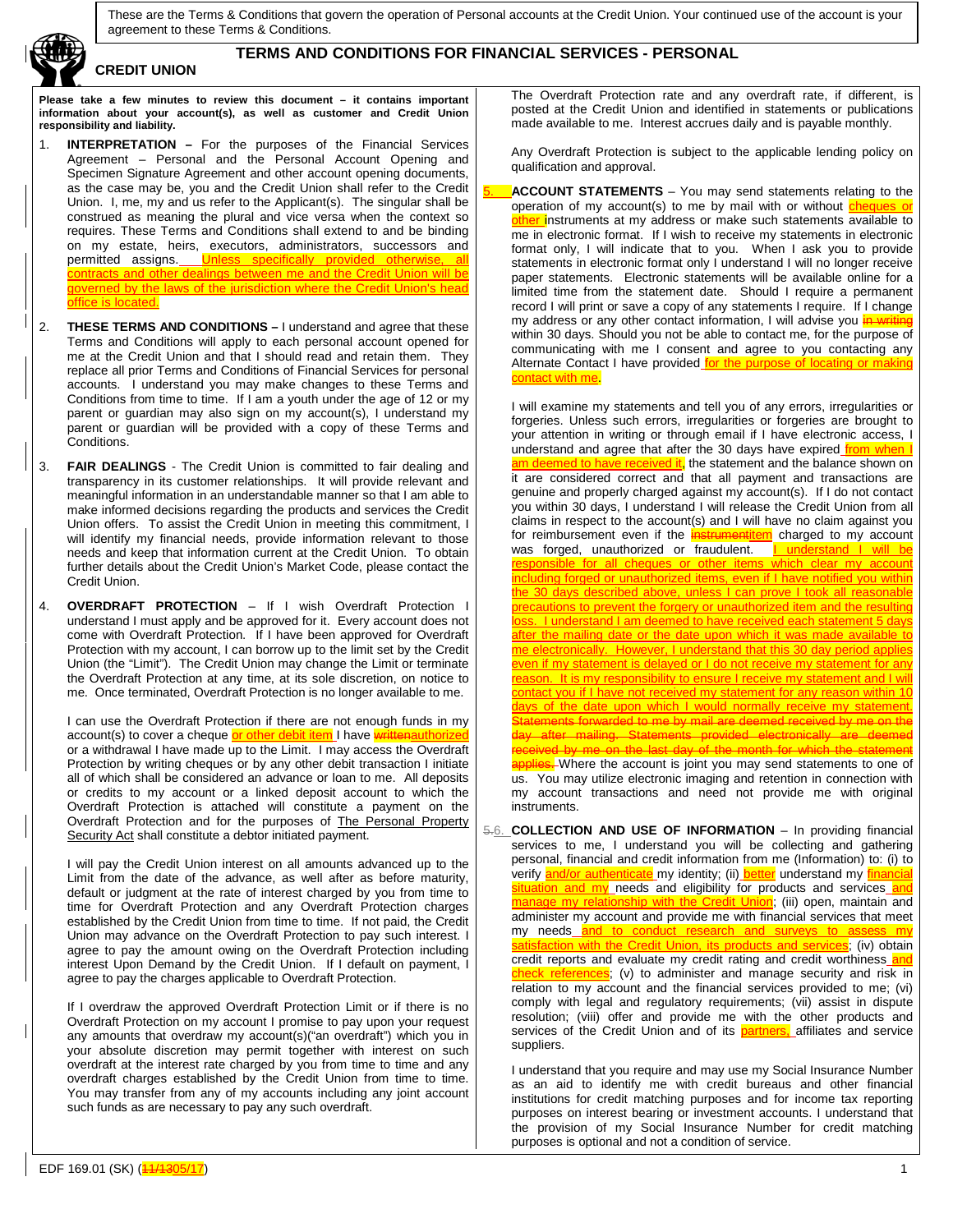

### **TERMS AND CONDITIONS FOR FINANCIAL SERVICES - PERSONAL**

I understand that you need my consent to collect, use and disclose Information gathered about me except when the law allows you to do so without my consent. For that purpose, I authorize, consent to, and accept this as written notice of your obtaining, gathering, copying, scanning, updating, using, disclosing, sharing or exchanging such Information about me at any time for the purposes described including from or with any credit bureau, credit grantor or other entity in connection with my account and any relationships between us or those which you or I wish to establish <mark>and including with Credit Union partners, affiliates or</mark> service suppliers for the purposes described in (viii) above. You may use this Information for so long as it is needed for the purposes described. I understand that I can ask you to stop using my Information to offer me other products or services at any time. I also understand that I may request that you stop using my Social Insurance Number for credit matching purposes at any time.

I understand it is necessary to keep my Information current and I agree to notify you of any changes in my Information.

For the purpose of this authorization, your **partners**, affiliates and service suppliers mean Credit Union **partners**, affiliates and service suppliers that are engaged in the business of providing services or products to the public in Canada including but not limited to, deposits, financing arrangements, credit, charge and payment card service, trust and custodial services, securities and brokerage services, insurance services, electronic services, information and technology services, education and consulting services.

To assist in providing financial services, the Credit Union may use **cloud** providers or other service providers located outside of Canadain the **es.** In the event <mark>a cloud provider is used or a that a</mark> service provider is located outside of Canada, in the United States, Information may be processed and stored **outside of Canada and foreignin** United States governments, courts or law enforcement or regulatory agencies may be able to obtain disclosure of the Information through the laws of Canada and the foreign jurisdictionthe United States.

If I am a US citizen or US person, <u>or I am a tax resident of the United</u> States or another foreign jurisdiction, I understand the Credit Union may be required to disclose my Information to the Canada Revenue Agency ("CRA") and CRA may share and exchange my Information with government, tax and other regulatory authorities of the foreign urisdictionthe United States Internal

- 6.7. **PRIVACY** Credit Union and Privacy legislation prescribe and restrict the use of personal, financial or credit information (Information) without consent. To obtain details about Credit Union policies and procedures for protecting privacy of Information and Customer rights please contact the Credit Union, Attention: Privacy Officer.
- 7.8. **ELECTRONIC COMMUNICATION**  If I provide the Credit Union with a fax number, email address, cell phone number or contact information for any other electronic communication medium, I consent to and authorize the Credit Union to communicate with me electronically via that medium and to accept and act upon direction received via that medium. I recognize such electronic communications may not be completely secure and I agree to accept that risk and to take the steps I deem necessary to ensure the medium is secure. I acknowledge and agree that the Credit Union may, in its sole discretion, require additional instruction, documentation and/or verification before accepting or acting upon any electronic communication from me. I acknowledge and agree that the Credit Union may not be responsible for any damages I may incur in the event that: (i) a third party obtains access to confidential information via the electronic communication exchange; or (ii) the Credit Union acts upon an unauthorized electronic banking transaction or communication received via that medium.
- 8.9. **CHANGES TO THE AGREEMENT –** You may make changes to this Agreement to correct clerical errors without notice to me. You may make other changes to the Terms and Conditions if you notify me of such changes. You may give me this notice by posting on the Credit Union's website (if applicable) AND either by mail OR electronically if I bank

electronically. My use of any of my account(s) after the effective date of the changes is my acceptance of the changes.

- 9.10.**CLOSING MY ACCOUNT** You may close my account(s) without notice to me if I do not operate my account(s) or conduct my business at the Credit Union in a satisfactory manner, for example if I maintain an unauthorized overdrawn balance due to NSF cheques or debit items or outstanding service charges or I use the account(s) for illegal purposes or, if, in your opinion, there is illegal, unusual, improper or suspicious activity in my account(s). You may close my account(s) without reason by giving me at least 30 days' notice. You may apply any of my funds to any debt of mine to you.
- 10.11. **FEES** You may charge your usual fees and charges for the operation of my account(s) and conducting transactions at the rates established by you from time to time and you may debit my account(s) from time to time for the amount of such fees and charges. I understand you will give 30 days' notice of any change in fees or charges.
- 11.12. **STOP PAYMENTS** If I ask you to "stop payment" on a cheque or other debit item instrument whether in writing, orally or electronically, I understand you will use reasonable diligence to meet my request, however, you cannot guarantee the stop payment will be effective. If I ask you to stop payment I will provide you with as much information as possible to identify the cheque or other item including my account number, the amount, date, payee and number of the cheque or **istrumentitem.** I understand my instructions must be received in sufficient time for you to act on my instructions. If I ask you to stop payment on a cheque or other **instrumentitem**, I agree to indemnify you and hold you harmless for all expenses, costs, damages and liability which may arise from the stop payment request, whether it is effective or not, including without limitation any expenses, costs, damages or liability for:
	- a. refusing to pay the cheque or **instrumentition**;<br>b. making payment of the cheque or **instrume**
	- making payment of the cheque or **instrumentilliem** contrary to the stop payment request whether as a result of timing, notice, inadvertence, accident, equipment failure or otherwise.
- 12.13. **DEBITING MY ACCOUNT –** You may debit my account(s) for all cheques, bills of exchange, or other instruments and any authorized debit transactions, whether electronic, voice response, written or otherwise, and may carry out any of my instructions in connection with my account(s). You may charge and debit my account(s), whether single or jointly owned, for any debt I owe to you, whether it is a joint or sole liability. Should any instruments received by you for my account(s) be lost or stolen or otherwise disappear from any cause, other than your negligence, you may charge them to my account(s).
- 13.14. **DEPOSITS** I may make deposits to any of my accounts when you are open for business, through ATM, or electronically if available, and I have agreed to the terms of any required electronic access agreement. You may decide which of my accounts to credit any deposit to if I do not indicate the appropriate account. All deposits credited to my account(s) are subject to clearing and final payment. At your discretion you may place a hold on a deposit to determine if it will be honoured when presented for payment. Notwithstanding that a hold may have been placed on a deposit, if a cheque or other credit item is returned to you unpaid for any reason, you may charge the amount of the returned cheque or item, plus any interest which may have accrued and all expenses, fees and charges you may have incurred in attempting to collect the cheque or other item to my account(s).
- 14.15. **ASSIGNMENT OF ACCOUNT** No assignment of any account other than to you is valid or binding upon you.
- 15.16. **INACTIVE ACCOUNTS** My account will be considered inactive if I do not complete a transaction or request or acknowledge a statement of account for a period of two years. If my account(s) becomes inactive, you may require me to visit the Credit Union and present acceptable proof of my identity and my address in order to reactivate my account(s). You may consolidate my inactive accounts as you see fit.
- ACCESSING MY ACCOUNT(S) -I understand I may access my account within your branches, through designated automated machines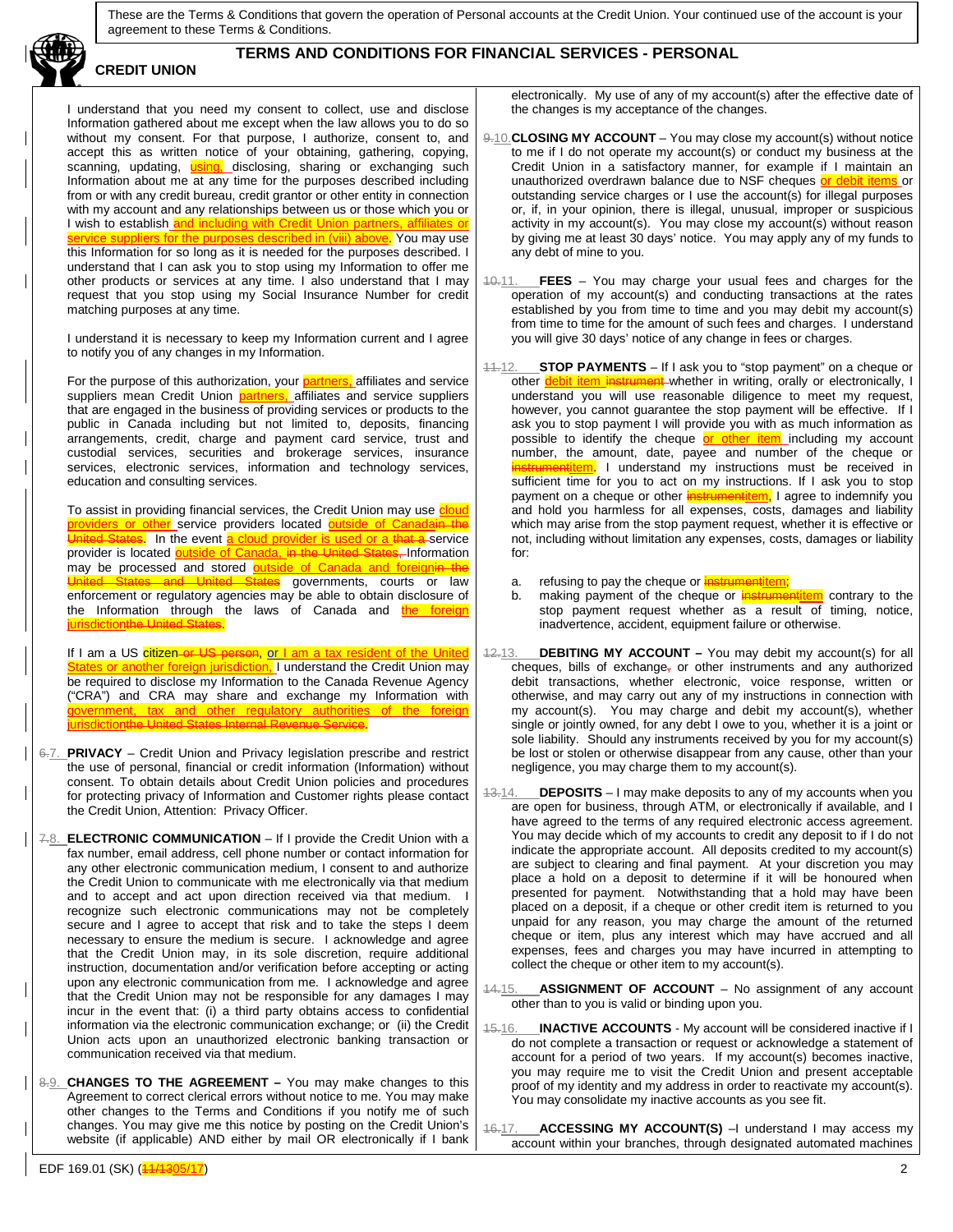## **TERMS AND CONDITIONS FOR FINANCIAL SERVICES - PERSONAL**

(ATMs), **Dd**irect Ppayment terminals, via telephone or through internet banking or other electronic and mobile banking services or mediums. I acknowledge that the terms of any ATM<del>, or member or debit card</del> Aagreement andor any Eelectronic services agreement or the like will **Agreement** also apply when I access my account **through the** services or mediums described in such agreements.through or electronically. I acknowledge that you may require me to come to a branch to conduct a transaction and that you may refuse a deposit to an account or refuse to accept any item for deposit. You may require up to 30 days' notice<sub></sub>, for me to withdraw monies from my accounts. Access to my account may be subject to daily or transaction limits as set by you. You may refuse to release funds in my account if you are required to do so by any legal authority or if in your opinion there is any unusual, improper or suspicious activity in the account or where there is a dispute as to entitlement to such funds or the ownership of the account. I understand the Credit Union may also apply to court for directions or pay the funds into court. I agree the Credit Union will be entitled to fully recover any costs or expenses incurred by you arising from any such dispute over the funds in my account.

**CREDIT UNION**

18. **APPOINTING AN ATTORNEY** - I understand I may appoint a power of attorney to act for me in respect of my account. However, the Credit Union may, in its sole discretion, require additional documentation and/or verification before accepting a power of attorney or acting upon the instructions of an attorney or processing any transaction by the attorney. I consent to my attorney having the same right of access to my account(s) as I do, including to any joint account(s), and including to any previous account history. I agree to indemnify and save you harmless from any claims associated with or arising from the actions of my attorney in respect of my account(s).

17.19. **PRE-AUTHORIZED DEBIT ARRANGEMENTS** – I may make arrangements with a third party to have payments withdrawn from my account and sent directly to that third party on a regular basis. recognize that such arrangements are separate arrangements betweer me and the third party and that I must ensure that the account information which I provide to the third party is accurate and that I am responsible to notify the third party of any relevant changes to my account information. I also acknowledge that the Credit Union's role with to any claim I may make for reimbursement of any preauthorized debit for consumer goods and services is solely to forward the complaint to the proper authority under the Canadian Payments **Association Rules related to such arrangements.** 

- 18.20. **DISHONOURED CHEQUES OR DEBIT ITEMS** You may debit my account(s) for all dishonoured cheques or other debit items or transactions of any kind which may have been deposited to my account(s) and which are not paid on presentation. I agree to pay any service fees or charges in connection with a dishonored cheque or other item. I waive presentment, protest and notice of the dishonour of each such document where there is an endorser other than me.
- 19.21. **SPECIMEN & ELECTRONIC SIGNATURE** My signature on the Financial Services Agreement **Preonal or** the Personal Account Opening and Specimen Signature Agreement or on identification or other documentation I may present to the Credit Union, as the case may be, may be taken by you as a specimen signature for the purposes of dealing with my account(s). You may require me to complete other specimen signature cards as may be necessary. Account opening documents may be signed and delivered electronically or by other similar means and may be executed in counterparts, all of which shall be as effective as if signed and delivered as one original document with original signatures.
- 20.22. **DIGITAL IMAGES OR ELECTRONIC REPRESENTATIONS – REMOTE CHEQUE CAPTURE -** I acknowledge that digital images or electronic representations of cheques or other instruments may be made or captured and used by financial institutions involved in the exchange or clearing of payments, in which case the original paper item may be destroyed and not returned to me. The Credit Union is entitled to act upon such images or representations for all purposes as if they were paper items. The Credit Union may reject any cheque or other The Credit Union may reject any cheque or other instrument that does not comply with the Credit Union's policies and standards. If I have cheques printed by a vendor not approved by the Credit Union or use security features or otherwise complete the cheque

or other instrument in a manner that causes critical data to disappear or obscure upon imaging, I agree to bear the risk of any loss, damage or expense.

- 21.23. **CANADIAN PAYMENTS ASSOCIATION** You may use clearing arrangements made pursuant to the Bylaws and Rules of the Canadian Payments Association as amended or adapted from time to time in all dealings with my account(s). You are not responsible for any loss occasioned by using such clearing arrangements nor for any delay or failure to exercise your rights or powers under such clearing arrangements.
- 22.24. **INDEMNITY –** If my statements, instruments, debit memos and vouchers are lost, stolen or destroyed, I shall accept your records as conclusive proof of the correctness and authenticity of the items or entries so recorded therein and agree to hold you free from all liability and to indemnify and save you harmless from any loss, claim or demand made upon you as a result of such loss, claim or demand.
- 23.25. **RECORDS –** You may create and retain such records as necessary to comply with legal and regulatory requirements including retention of telephone or electronic instructions.
- 24.26. **ATTACHMENTS –** Any attachments form part of the account opening documents and these Terms and Conditions apply.
- 25.27. **FOREIGN CURRENCY TRANSACTIONS**  I understand any foreign currency transaction will result in the foreign currency being converted to Canadian dollars at the exchange rate in effect on a date determined by the Credit Union, which may be different from the date I request the transaction. If a foreign currency transaction must be reversed, for any reason, I agree that I will be responsible for any loss or cost associated with the currency exchange, and you may charge this loss or cost to my account. I also agree the Credit Union is not responsible for any increase or reduction in the value of my account due to changes in foreign currency exchange rates or for the unavailability of funds due to foreign currency restrictions.
- 26.28. **ASSIGNMENT OR SALE BY CREDIT UNION** The Credit Union may transfer, by way of assignment, arrangement, sale or otherwise, any or all of its rights under this Agreement.
- 27.29. **RELATIONSHIPS AND THIRD PARTY TRANSACTIONS** –The Credit Union will disclose to me any relationships with intermediaries or affiliates that are relevant to a product or service offering prior to product acquisition. If a product supplied is acquired from a third party, the Credit Union will disclose the relevant relationship at the time of product inquiry and/or product acquisition. The Credit Union may receive compensation from the sale of third party products or services to me.
- 28.30. **LIABILITY OF THE CREDIT UNION** The Credit Union is not liable for any delay, loss, damage or inconvenience which results from providing or failing to provide a service except where such loss results from technical problems, errors, system malfunctions for which we are solely responsible. The Credit Union is not responsible for any failure, error or delay by any third party. Under no circumstances is the Credit Union responsible for any indirect, consequential, special, aggravated or punitive damages, however, caused to me or suffered by me regardless of how caused. The Credit Union is not responsible for any errors which result from me incorrectly providing any account number, dollar amount or other information required for the operation of my account(s).
- 29.31. **JOINT ACCOUNTS –** If I have a joint account with one or more other persons:
	- The account(s) shall be issued and held jointly as joint tenants with right of survivorship unless otherwise designated. Where there is a separate agreement in connection with a specific deposit, the survivorship designation in that agreement shall apply;
	- b. If the account has a right of survivorship that means that if one of us dies, all money in the account automatically becomes the property of the survivor(s). After my death, the Credit Union will only have obligations with respect to the account to the survivor(s), and anyone else making a claim against the account must deal with the survivors(s). Upon the death of the primary account holder, the